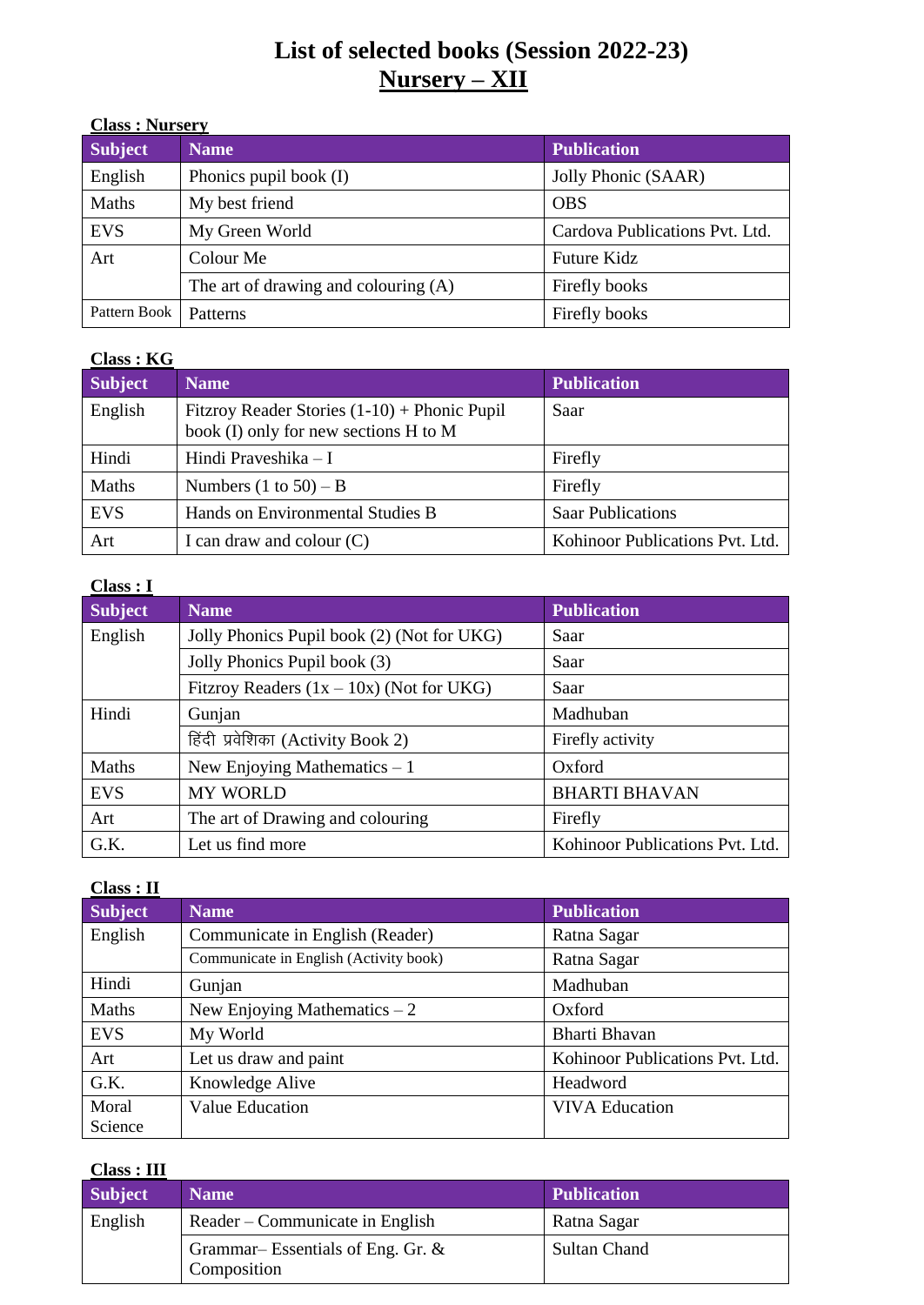| Hindi            | Reader - नूतन सरल हिंदी माला                               | <b>Goel Brothers Publication</b> |
|------------------|------------------------------------------------------------|----------------------------------|
|                  | Grammar - हिंदी व्याकरण सुधा                               | <b>Goel Brothers Publication</b> |
| Maths            | New Enjoying Mathematics $-3$                              | Oxford                           |
| <b>EVS</b>       | Nine Hats Environmental studies integrated<br>$course - 3$ | <b>Chetna Publication</b>        |
| Art              | Little Artist                                              | <b>Mascot Education</b>          |
| G.K.             | General knowledge $-3$ (You must know)                     | Cardova Learning Series          |
| Moral<br>Science | <b>Value Education</b>                                     | Viva Education                   |

### **Class : IV**

| <b>Subject</b> | <b>Name</b>                                                | <b>Publication</b>          |
|----------------|------------------------------------------------------------|-----------------------------|
| English        | Communication in English                                   | Ratna Sagar                 |
|                | Grammar–Essentials of English Grammar and<br>Composition-4 | <b>Sultan Chand</b>         |
| Hindi          | Reader - Rimzim                                            | <b>NCERT</b>                |
|                | Grammar – हिन्दी व्याकरण अभ्यास पुस्तिका<br>सहित–4         | <b>Viva Education</b>       |
| Maths          | New Enjoying Mathematics $-4$                              | Oxford                      |
| <b>EVS</b>     | Nine Hats Environmental studies integrated<br>$course - 4$ | <b>Chetna Publication</b>   |
| Art            | Periwinkle big book of drawing and colouring               | periwinkle                  |
| G.K.           | Lets find more-4                                           | kohinoor                    |
| Moral Science  | Positive Vibes – Life skills and value education           | <b>Frank Education Aids</b> |

| 12SS |  |
|------|--|
|      |  |

| Class : V        |                                                          |                             |
|------------------|----------------------------------------------------------|-----------------------------|
| <b>Subject</b>   | <b>Name</b>                                              | <b>Publication</b>          |
| English          | Marigold                                                 | <b>NCERT</b>                |
|                  | Grammar-Climb with cornerston                            | Pearson                     |
| Hindi            | $Reader - Rimzim$                                        | <b>NCERT</b>                |
|                  | Grammar - मैं और मेरा व्याकरण                            | New Saraswati House         |
| Maths            | New Enjoying Mathematics $-5$                            | Oxford                      |
| <b>EVS</b>       | Looking Around                                           | <b>NCERT</b>                |
| Art              | Periwinkle big book of drawing and colouring             | periwinkle                  |
| G.K.             | Lets find more–5                                         | kohinoor                    |
| Moral<br>Science | Positive Vibes – Life skills and value education<br>$-5$ | <b>Frank Education Aids</b> |
|                  |                                                          |                             |

# **Class-VI**

| <b>Subject</b> | <b>Name</b>                                              | <b>Publication</b> |
|----------------|----------------------------------------------------------|--------------------|
| English        | <b>Literature-</b> Communicate in English Lit. Reader(6) | Ratna Sagar        |
|                |                                                          |                    |
| Hindi          | <b>Basant Part-I</b>                                     | N.C.E.R.T          |
|                | Bal Ram Katha                                            | N.C.E.R.T          |
|                | Hindi Vyakaran Sudha                                     | Goyal Brothers     |
| Maths          | Mathematics Textbook for class VI                        | <b>NCERT</b>       |
| Science        | Science Text book for (VI)                               | <b>NCERT</b>       |
|                |                                                          |                    |
| Social         | History : Our pasts-I                                    | <b>NCERT</b>       |
| science        | Geography: The Earth our Habitat                         |                    |
|                | Civics: Social and Political life-I                      |                    |
| Commuter       | IT WIZARD NIIT INFORMATION TECHNOLOGY                    | <b>NIIT</b>        |
| Science        |                                                          |                    |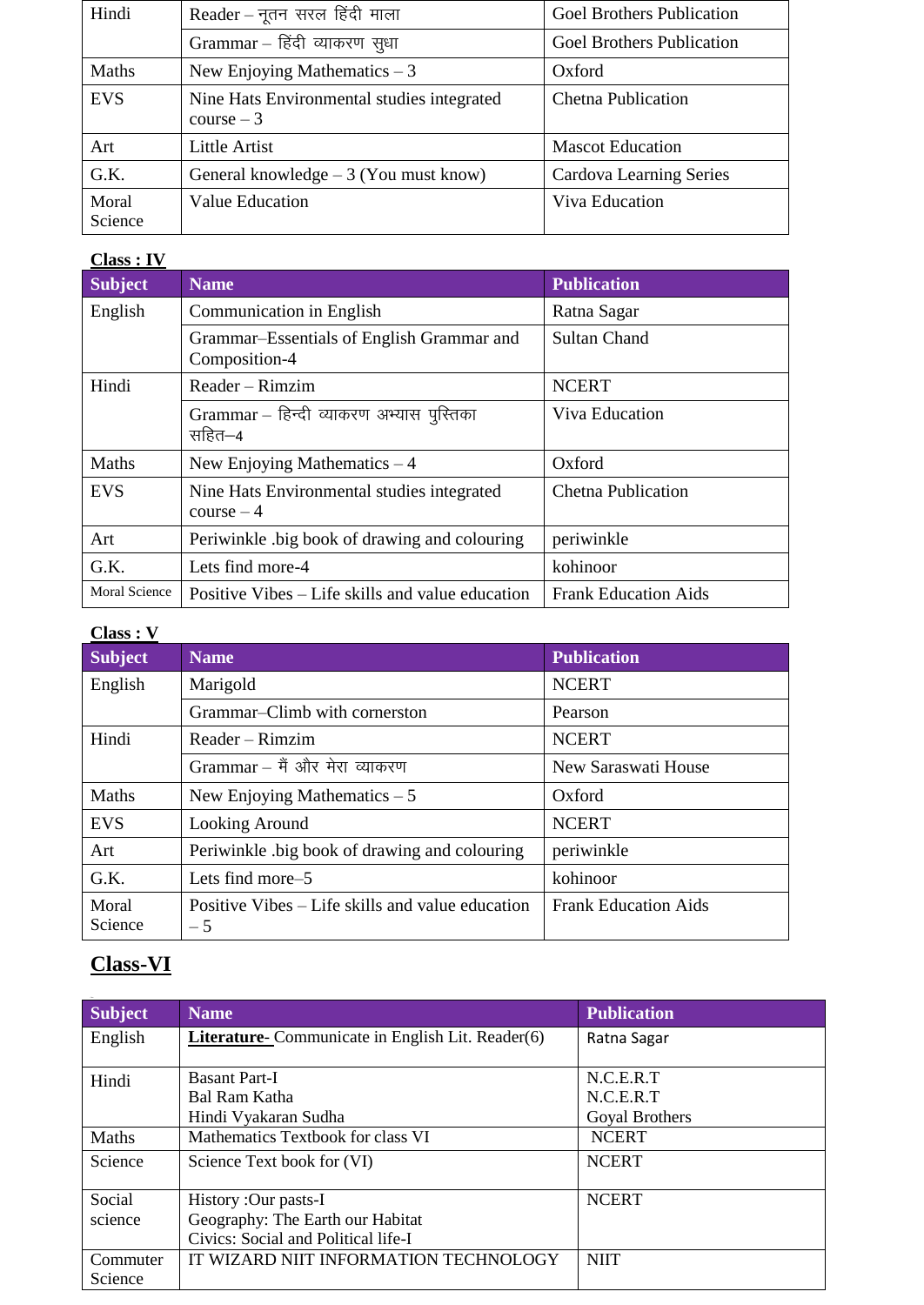| German    | Hallo Deutsch!<br>Kursbuch und Arbeitsbuch 1 | Goyal Publisher                |
|-----------|----------------------------------------------|--------------------------------|
| French    | Mon Passport 1                               | Unisec Publisher               |
| Sanskrit  | Ruchira Pratham Bhag                         | <b>NCERT</b>                   |
| General   | Let's Enhance our Knowledge(VI)              | <b>Green Earth Publication</b> |
| knowledge |                                              |                                |

# **Class-VII**

| <b>Subject</b> | <b>Name</b>                                       | <b>Publication</b>             |
|----------------|---------------------------------------------------|--------------------------------|
| English        | Literature- Communicate in English Lit. Reader(7) | Ratna Sagar                    |
|                | Grammar-Essentials of English Grammar &           | Sultan Chand & Sons            |
|                | Composition                                       | Ratna Sagar                    |
|                | MCB-Communicate in English                        |                                |
| Hindi          | <b>Basant Part-II</b>                             | N.C.E.R.T                      |
|                | <b>Bal Mahabharat</b>                             |                                |
|                | Hindi Vyakaran Sudha                              | Goyal Brothers                 |
| Maths          | Mathematics Textbook for class VII                | <b>NCERT</b>                   |
| Science        | Science Text book for (VII)                       | <b>NCERT</b>                   |
|                |                                                   |                                |
| Social         | History : Our pasts-II                            | <b>NCERT</b>                   |
| science        | Geography: Our Environment                        |                                |
|                | Civics: Social and Political life-II              |                                |
| Computer       | <b>IT WIZARD NIIT</b>                             | <b>NIIT</b>                    |
| Science        |                                                   |                                |
| German         | Hallo Deutsch!                                    | Goyal Publisher                |
|                | Kursbuch und Arbeitsbuch 2                        |                                |
| French         | Mon Passport 2                                    | <b>Unisec Publisher</b>        |
| Sanskrit       | Ruchira Bhag-II                                   | <b>NCERT</b>                   |
| General        | Let's Enhance our Knowledge(VII)                  | <b>Green Earth Publication</b> |
| knowledge      |                                                   |                                |

### **Class-VIII**

| Subject             | <b>Name</b>                                      | <b>Publication</b>             |
|---------------------|--------------------------------------------------|--------------------------------|
| English             | Literature-Communicate in English Lit.           | Ratna Sagar                    |
|                     | Reader(8)Grammar-Essentials of English Grammar & |                                |
|                     | Composition                                      |                                |
| Hindi               | <b>Basant Part-III</b>                           | N.C.E.R.T                      |
|                     | Mahaan Vyaktitva                                 | Uttar Pradesh Basic Shiksha    |
|                     | Hindi Vyakaran Sudha                             | Parishad                       |
|                     |                                                  | Goyal Brothers                 |
| Maths               | Mathematics Textbook for class VIII              | <b>NCERT</b>                   |
| Science             | Science Text book for (VIII)                     | <b>NCERT</b>                   |
| Social              | History : Our pasts-III                          | <b>NCERT</b>                   |
| science             | Geography: Resources and Dev.                    |                                |
|                     | Civics: Social and Political life-III            |                                |
| Computer<br>Science | IT WIZARD NIIT INFORMATION TECHNOLOGY            | <b>NIIT</b>                    |
| German              | Hallo Deutsch!                                   | Goyal Publishers               |
|                     | Kursbuch und Arbeitsbuch 3                       |                                |
| French              | Mon Passport 3                                   | <b>Unisec Publisher</b>        |
| Sanskrit            | Ruchira Bhag-III                                 | <b>NCERT</b>                   |
| General             | Let's Enhance our Knowledge(VIII)                | <b>Green Earth Publication</b> |
| knowledge           |                                                  |                                |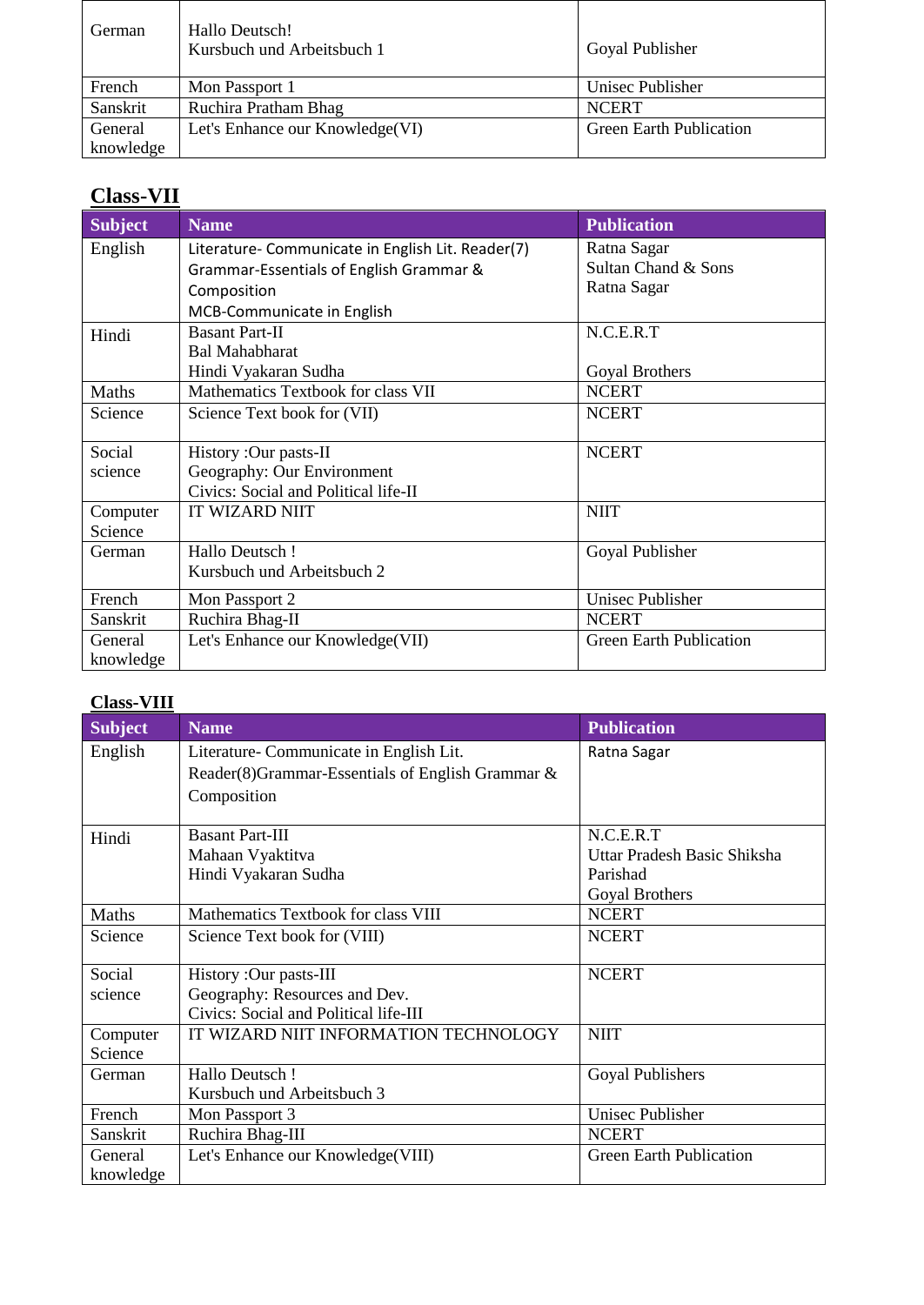## **Class-IX**

| <b>Subject</b> | <b>Name</b>                                     | <b>Publication</b>       |
|----------------|-------------------------------------------------|--------------------------|
| English        | Beehive                                         | <b>NCERT</b>             |
|                | (Supplementary Reader) Moments                  |                          |
| Hindi          | Kshitij Part-I                                  | <b>NCERT</b>             |
|                | Kritika Part-I                                  |                          |
|                | Navyug hindi vyakaran and Rachna                | <b>LAXMI PUBLICATION</b> |
| Maths          | Mathematics Textbook for class IX               | <b>NCERT</b>             |
| Science        | Science - Textbook for class IX                 | N.C.E.R.T                |
|                | Lab Manual IX                                   | PM. PUBLICATION          |
| Social         | GEO-Contemporary India-I                        | <b>NCERT</b>             |
| science        | HISTORY-India and Contemporary World-I          |                          |
|                | <b>ECONOMICS-Economics Text Books IX</b>        |                          |
|                | POL. SCI.-Democratic Politics-I                 |                          |
| Information    | <b>Vocational Skills</b>                        | <b>NIIT</b>              |
| Technology     | <b>Employability Skills</b>                     |                          |
| Artificial     | Artificial Intelligence<br><b>NCERT</b>         |                          |
| Intelligence   |                                                 |                          |
| German         | Get Ready                                       | Goyal Publisher          |
| French         | <b>Entre Jeunes</b>                             | <b>CBSE</b>              |
|                | Get Ready                                       | Goyal Publisher          |
| Sanskrit       | Shemushi (PART-1)                               | <b>NCERT</b>             |
|                | Abhyaswan Bhav                                  | <b>NCERT</b>             |
|                | Vyakaran Veethi                                 |                          |
| <b>Class-X</b> |                                                 |                          |
| <b>Subject</b> | <b>Name</b>                                     | <b>Publication</b>       |
| English        | (Prose Section) First Flight                    | <b>NCERT</b>             |
|                | (Supplementary Reader) -Footprints without Feet |                          |
| Hindi          | Kshitij Part-II                                 | <b>NCERT</b>             |
|                | Kritika Part-II                                 |                          |
| Maths          | Mathematics Textbook for class X                | <b>NCERT</b>             |
| Science        | Science - Textbook for class X                  | <b>NCERT</b>             |
|                | Lah Manual Y                                    |                          |

| Science       | Science - Textbook for class X             | <b>NCERT</b>    |
|---------------|--------------------------------------------|-----------------|
|               | Lab Manual X                               |                 |
| Social        | GEO-Contemporary India-II                  | <b>NCERT</b>    |
| science       | HISTORY-India and Contemporary World-II    |                 |
|               | <b>ECONOMICS-Understanding Development</b> |                 |
|               | POL SCI-Democratic Politics-II             |                 |
| Information   | <b>Vocational Skills</b>                   | <b>NIIT</b>     |
| Technology    | <b>Employability Skills</b>                |                 |
| Artificial    | Artificial Intelligence                    | <b>NCERT</b>    |
| Intelligence  |                                            |                 |
| <b>German</b> | Get Ready 1                                | Goyal Publisher |
|               | Get Ready 2                                |                 |
| French        | <b>Entre Jeunes</b>                        | <b>CBSE</b>     |
|               | Get Ready                                  | Goyal Publisher |
| Sanskrit      | Shemushi (PART-II)                         | <b>NCERT</b>    |
|               | Abhyaswan Bhav                             | <b>NCERT</b>    |
|               | Vyakaran Veethi                            |                 |

| <b>Class-XI</b> |                                                    |                    |
|-----------------|----------------------------------------------------|--------------------|
| <b>Subject</b>  | <b>Name</b>                                        | <b>Publication</b> |
| English         | <b>Hornbill-</b> Text Book in English (Core) -XI   | N.C.E.R.T          |
|                 | <b>Snapshots-Supplementary Reader (Core)</b>       | N.C.E.R.T          |
| <b>Maths</b>    | NCERT and NCERT Exemplar & RD<br>Sharma(Refresher) | Dhanpat Rai        |
| Physics         | VOLUME-I                                           | N.C.E.R.T          |
|                 | VOLUME-II                                          | N.C.E.R.T          |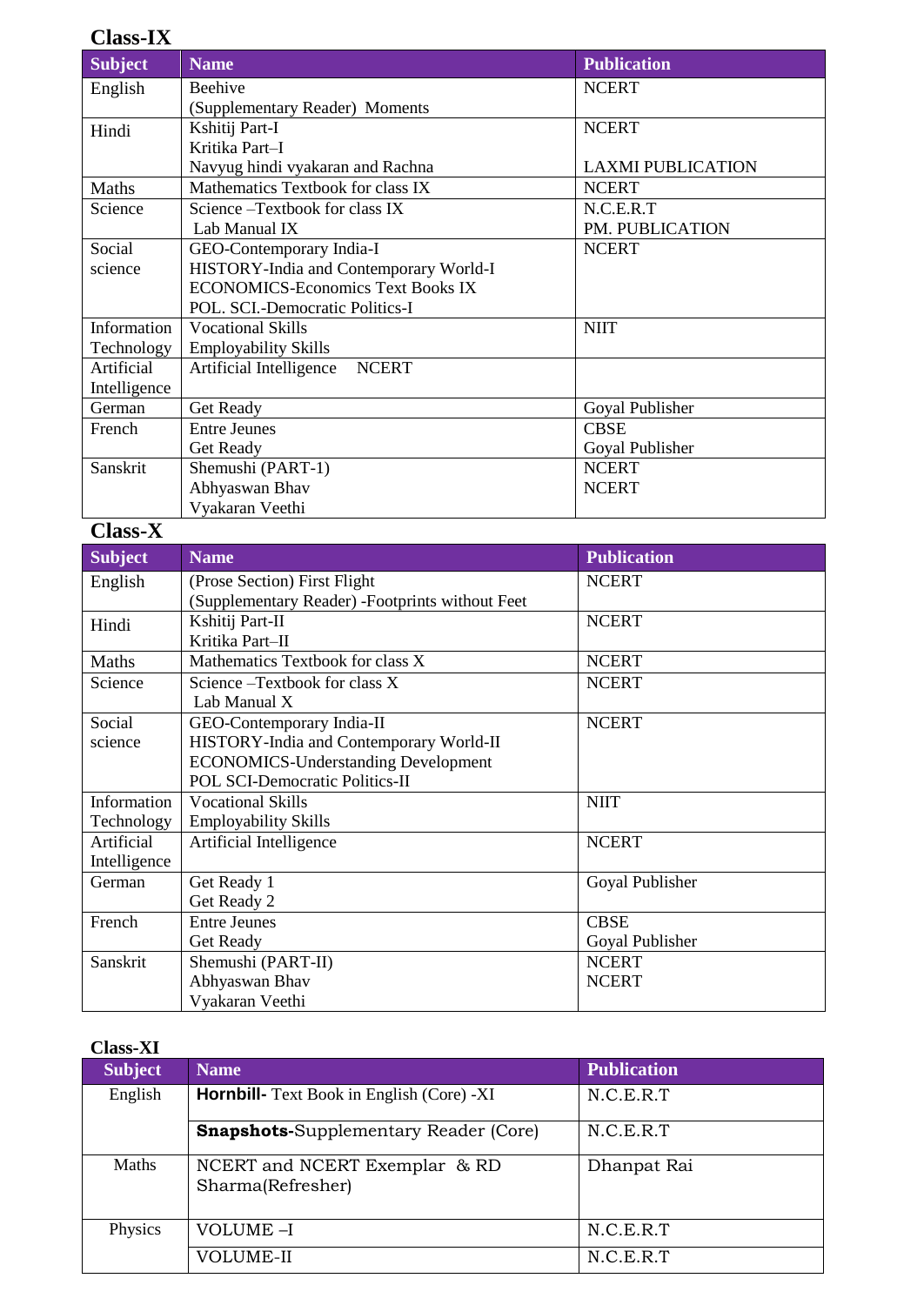| Chemistry                         | <b>VOLUME-I</b>                        | N.C.E.R.T                                      |
|-----------------------------------|----------------------------------------|------------------------------------------------|
|                                   | <b>VOLUME-II</b>                       | N.C.E.R.T                                      |
| <b>Biology</b>                    | <b>NCERT</b> of Biology                | N.C.E.R.T                                      |
|                                   | NCERT at your fingertips               | <b>MTG</b>                                     |
| Commercial<br>Art                 | An Introduction to Indian Art Part-I   | Textbook in Fine Art for<br>Class XI N.C.E.R.T |
| Physical<br>Education             | Health & physical education            | New saraswati house                            |
| History                           | Themes in world history (one book)     | N.C.E.R.T                                      |
| Geography                         | India - physical environment           | N.C.E.R.T                                      |
|                                   | Fundamentals of physical geography     |                                                |
|                                   | Practical work in geo part-1           |                                                |
| Political<br>Science              | Part-A Indian Constitution At Work     | N.C.E.R.T                                      |
|                                   | Part-B- Political Theory               | N.C.E.R.T                                      |
| Accountancy                       | Double Entry System Of Accounting      | sultan chand                                   |
| <b>Business</b><br><b>Studies</b> | Business Studies Textbook For Class Xi | N.C.E.R.T                                      |
| Economics                         | Statistics for economics               | N.C.E.R.T & Dhanpat Rai                        |
|                                   | Micro economics                        | N.C.E.R.T & Dhanpat Rai                        |
| Computer<br>science               | Computer science with python           | PREETI ARORA                                   |
| <b>Informatics</b><br>practices   | Informatics practices with python      | PREETI ARORA                                   |
| Music(vocal)                      | $\equiv$                               |                                                |
| Psychology                        | Psychology                             | N.C.E.R.T                                      |

#### **Class-XII**

| <b>Subject</b>             | <b>Name</b>                                        | <b>Publication</b>                              |
|----------------------------|----------------------------------------------------|-------------------------------------------------|
| English                    | Flamingo - Text Book in English (Core)-XII         | N.C.E.R.T                                       |
|                            | Vistas-supplementary reader (core)                 | N.c.e.r.t                                       |
| Maths                      | NCERT and NCERT Exemplar & RD<br>Sharma(Refresher) | Dhanpat Rai                                     |
| Accountancy                | Double Entry System of Accounting T.S.Grewal       | Sultan chand                                    |
| <b>Business</b><br>studies | <b>Part-I</b> Principles & Functions of Management | N.C.E.R.T                                       |
|                            | <b>Part II</b> Business finance & Marketing        | N.C.E.R.T                                       |
| Economics                  | Indian economic development                        | N.c.e.r.t & dhanpat rai                         |
|                            | Macro economics                                    | N.c.e.r.t & dhanpat rai                         |
| Commercial<br>art          | An Introduction to Indian Art Part-I               | Textbook in Fine Art for Class<br>XII N.C.E.R.T |
| Physics                    | Volume $-i$                                        | N.C.E.R.T                                       |
|                            | Volume-ii                                          | N.C.E.R.T                                       |
| Chemistry                  | Volume $-i$                                        | N.C.E.R.T                                       |
|                            | Volume-ii                                          | N.C.E.R.T                                       |
| <b>Biology</b>             | <b>NCERT</b> of Biology                            | N.C.E.R.T                                       |
|                            | A to z biology                                     | Cengage                                         |
| Physical<br>education      | Health & physical education                        | New saraswati house                             |